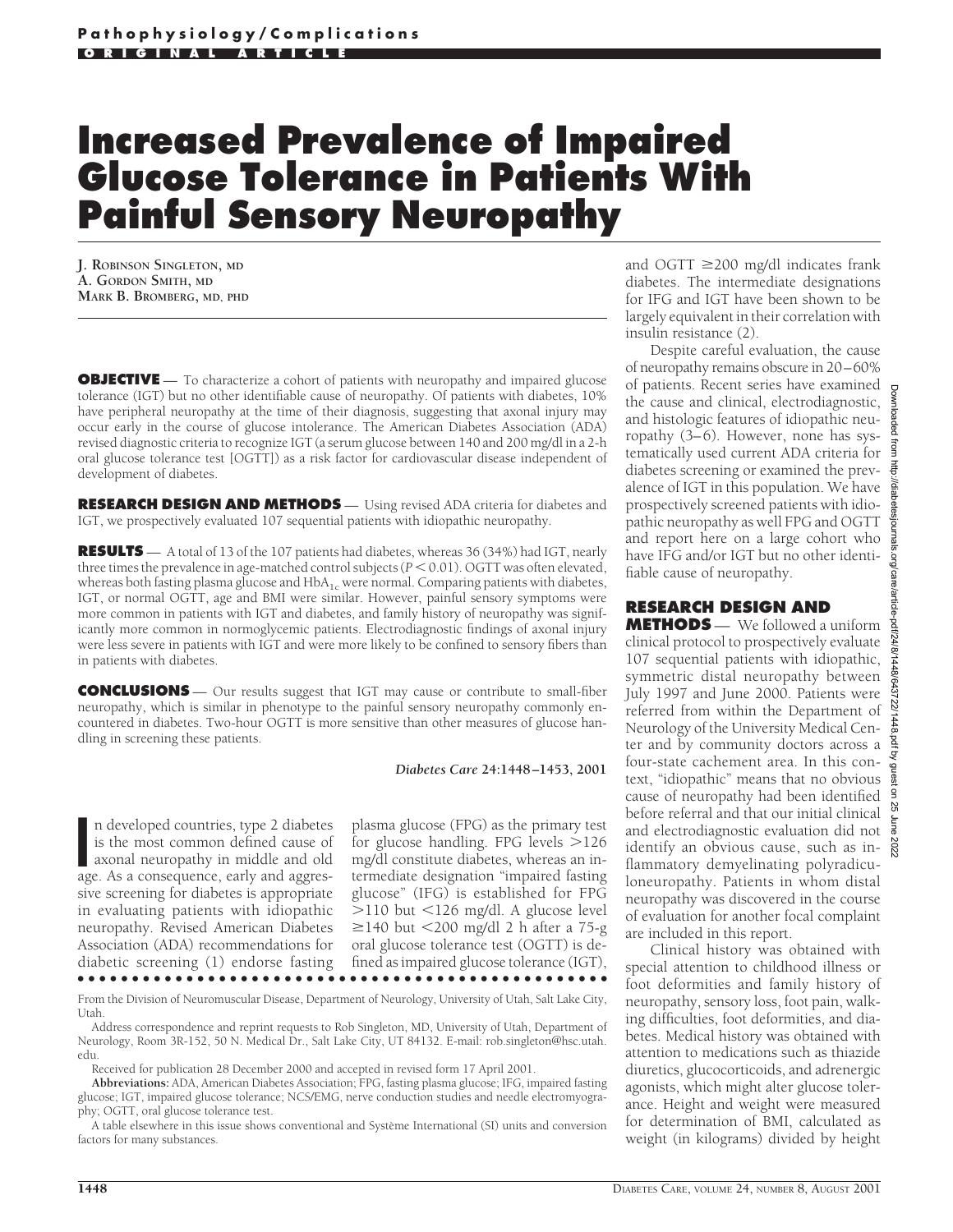(in meters) squared. The neurologic examination focused on manual testing of distal muscles, reflexes, and sensory perception to pin, vibration, and joint position sense. A general medical examination was performed with attention to distal atrophy and skin changes. Based on our clinical assessment, patients with neuropathy were assigned to one of four categories: *1*) sensory exclusive; *2*) sensory exclusive with neuropathic pain, if strength was normal and no distal atrophy, high arches, or hammer toes were obvious; *3*) sensorimotor; or *4*) sensorimotor with neuropathic pain.

Nerve conduction studies and needle electromyography (NCS/EMG) were performed unless the patient refused or if studies had been performed within 6 months and deemed technically adequate. Minimal NCS/EMG data included sural sensory, tibial motor with Fresponse, peroneal motor response with proximal conduction and F-response, and electromyography of distal muscles of the lower extremity. Electromyography was considered consistent with distal motor involvement if abnormal spontaneous activity (positive waves or fibrillation potentials) or a clear decrease in recruitment was found in the anterior tibialis or medial gastrocnemius muscles.

Tests for thyroid-stimulating hormone, vitamin  $B_{12}$  level, serum protein electrophoresis, and serum immunofixation electrophoresis were performed, reviewed, or requested for each patient. Methylmalonic acid levels were measured in patients with vitamin  $B_{12}$  levels  $\leq$ 250 mg/dl. These uniform screening tests were chosen based on their reported high yield in previous prospective series of idiopathic neuropathy (5,6). We performed or recommended 2-h OGTT for each patient. Because OGTT requires an overnight fast and could not be performed at the time of the clinic visit, not all patients returned for this additional blood testing. In patients who did not live nearby, OGTT was performed by the primary care physician, increasing compliance. Many patients had extensive laboratory testing before referral to our clinic, including various combinations of tests for random plasma glucose, FPG, and  $HbA_{1c}$  in evaluation of possible diabetes. Of our 107 patients, FPG was measured in 105 patients, and 72 patients underwent OGTT in accordance with ADA guidelines.  $HbA_{1c}$  level was recorded in 33 patients.

**Table 1—***Clinical characteristics of 72 idiopathic neuropathy patients evaluated with OGTT*

|                             | Diagnosis   |               |                           |  |
|-----------------------------|-------------|---------------|---------------------------|--|
|                             |             |               |                           |  |
|                             | Diabetes    | <b>IGT</b>    | Normal                    |  |
| n                           | 13          | 36            | 23                        |  |
| Age                         | $65(46-82)$ | $62(49 - 80)$ | $63(44 - 79)$             |  |
| BMI                         |             |               |                           |  |
| Median                      | 29          | 29            | 29                        |  |
| $\geq$ 30 kg/m <sup>2</sup> | 5/13(38)    | 15/36(41)     | 11/23(48)                 |  |
| Family history              |             |               |                           |  |
| Neuropathy                  | 2/13(15)    | 7/36(19)      | $10/23$ (43) <sup>*</sup> |  |
| Diabetes                    | 8/13(62)    | 11/36 (30)    | 6/23(26)                  |  |
| Clinical phenotype          |             |               |                           |  |
| S                           | 1           | $\mathcal{L}$ | 4                         |  |
| <b>SP</b>                   | 11          | 29†           | 14                        |  |
| <b>MS</b>                   | 1           |               | $\overline{4}$            |  |
| <b>MSP</b>                  | 0           | 4             |                           |  |

Data are median (range) and n (%). \*Family history of possible neuropathy was significantly more common (*P* , 0.05) for patients with normal OGTT than for those with either IGT or diabetes; †complaints of neuropathic pain (SP plus USP) were significantly more common in patients with IGT than in neuropathy patients whose OGTT was normal ( $P < 0.025$ ). S, sensory exclusive; SP, sensory exclusive with neuropathic pain; MS, motor and sensory; MSP, motor and sensory with neuropathic pain.

Random blood glucose results were not considered reliable because relationship to meals could not be ascertained. Other blood tests were obtained for selected patients with symptoms or signs suggesting a specific cause of neuropathy but were not routinely performed.

Statistical analysis of epidemiological and NCS/EMG data were performed using  $\chi^2$  analysis for nonparametric data.

**RESULTS** — The median age for the 107 unselected patients with idiopathic neuropathy patients was  $64 \pm 10.8$  years (range 46–92), and 59 (55%) of these patients were women. Most patients (88) had exclusively sensory symptoms and signs; 76 reported neuropathic pain, and 12 reported no significant pain. The remaining 19 patients had symptoms and signs of distal weakness in addition to sensory symptoms.

As part of our assessment, 2-h OGTT was recommended for each patient and was performed in 72. Of these 72 patients with neuropathy, 36 (50%) had IGT. Considering all 107 sequential patients regardless of testing, IGT was discovered in 34%. Four additional neuropathy patients had IFG (4%), and 14 of 107 patients (13%) met ADA criteria for frank diabetes.

Clinical features of the 72 patients with neuropathy who underwent OGTT are summarized in Table 1. Demographic data in the 72 OGTT patients were not

significantly different from the patient cohort as a whole with regard to mean age, sex, BMI, and frequency of sensory symptoms or neuropathic pain. Using ADA criteria for OGTT, patients were diagnosed with frank diabetes, IGT, or normal glucose handling. Median age and BMI were similar for all three groups. Patients with neuropathy and IGT were significantly less likely to have a family history suggestive of neuropathy than neuropathy patients without a defect in glucose handling, whereas (not surprisingly) family history of diabetes was more common in patients who were found to have diabetes. Patients in whom IGT was discovered overwhelmingly had a sensory or painful sensory neuropathy. A total of 29 of 36 patients (81%) had exclusively sensory complaints, and 33 of 36 patients (92%) recognized neuropathic pain as a dominant symptom of their neuropathy. Patients with normal IGT were significantly less likely to complain of pain in association with their neuropathy  $(P < 0.025)$ . In patients who reported neuropathic pain, mean (and median) duration of pain symptoms before evaluation was similar in those found to have IGT (54 months, median 35) or normoglycemia (65 months, median 42) but longer in those who had diabetes (92 months, median 71).

As assessed by NCS/EMG, in patients with IGT, neuropathy was less severe than in patients with frank diabetes and was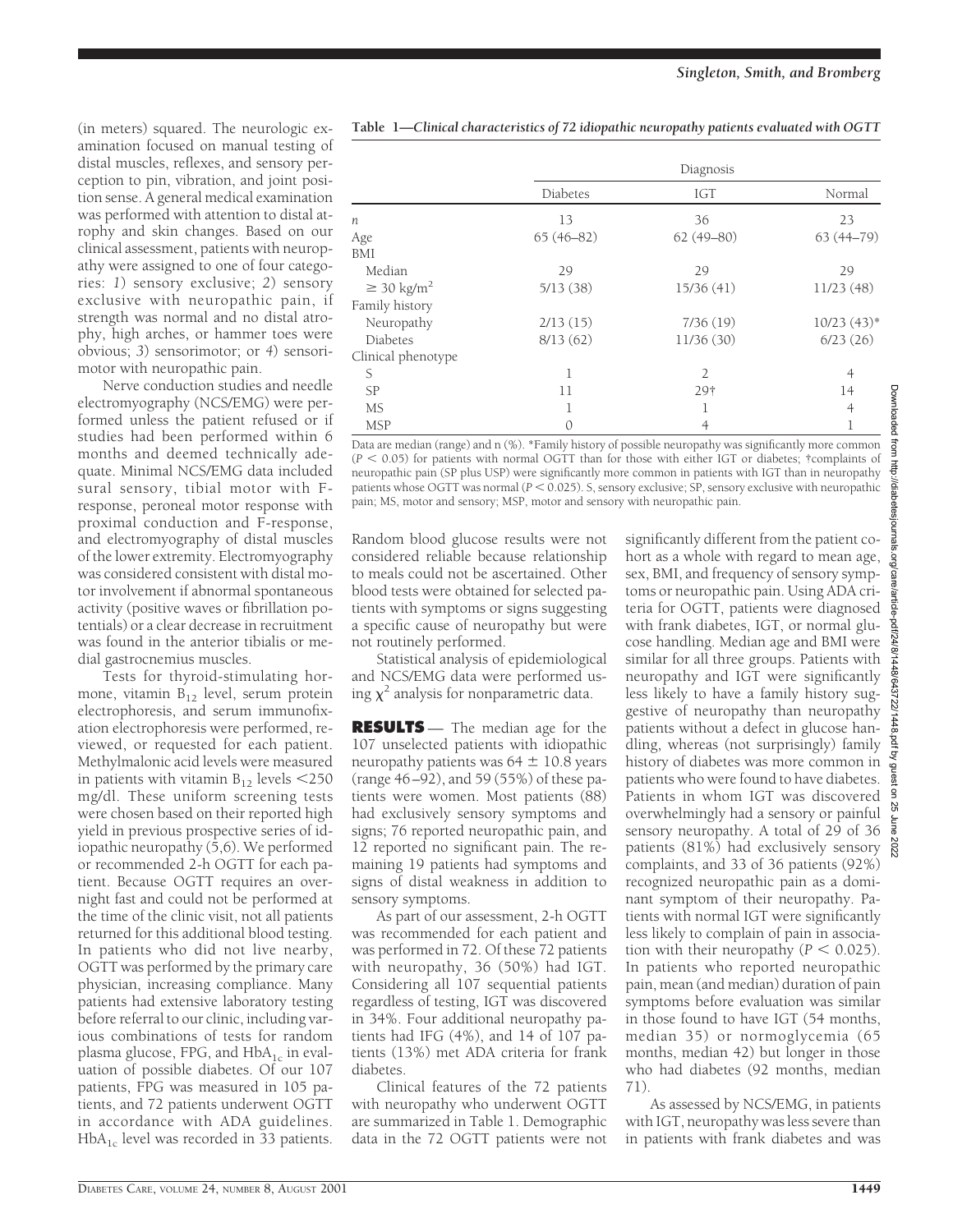| Laboratory test performed*                                      | Normal range           | n  | Abnormal results                                    |
|-----------------------------------------------------------------|------------------------|----|-----------------------------------------------------|
| Vitamin $B_{12}$ †                                              | $210 - 911$ pg/ml      | 36 | 217 in one patient, methylmalonic acid level normal |
| Thyroid-stimulating hormone†                                    | $0.4 - 5.0$ mU/l       | 35 | none                                                |
| Serum protein electrophoresis and<br>immunofixation†            | various                | 35 | IgG kappa in one patient                            |
| Anti-nuclear antibody titer                                     | $\leq$ 1:40            | 27 | titer 1:160 in one patient                          |
| $HbA_{1c}$                                                      | $4.1 - 6.5\%$          | 20 | none                                                |
| Folate                                                          | $7.8 - 17.8$ ng/ml     | 19 | none                                                |
| Thiamine                                                        | $0.2 - 2.0 \mu g/dl$   | 12 | none                                                |
| Rapid plasma antigen                                            | negative               | 8  | none                                                |
| Methylmalonic acid                                              | $< 0.4$ $\mu$ mol/l    |    | none                                                |
| Rheumatoid factor                                               | $<$ 20 IU/ml           | 6  | none                                                |
| Extractable nuclear Ab screen<br>(Smith, RNP, SSA, SSB, sclero) | $<$ 20 U               | 6  | none                                                |
| 24-h urine lead                                                 | $0 - 31$ $\mu$ g/day   | 6  | none                                                |
| 24-h urine mercury                                              | $0-15$ $\mu$ g/day     | 5  | none                                                |
| 24-h urine arsenic                                              | $0 - 63.9$ $\mu$ g/day | 4  | none                                                |
| Vitamin B <sub>6</sub>                                          | 5-30 ng/ml             | 4  | none                                                |

| Table 2-Laboratory studies performed in evaluation of neuropathy in 36 patients with IGT |  |  |
|------------------------------------------------------------------------------------------|--|--|
|------------------------------------------------------------------------------------------|--|--|

Data are *n*. \*Two or fewer patients underwent the following tests, all of which were normal: anti–double-standard DNA titer, anti-Hu titer, anti-sulfatide antigen titer, anti-MAG titer, human immunodeficiency virus 2 titer, Lyme titer, vitamin E, and cryoglobulins. Many tests listed were performed before referral; †tests recommended for all patients evaluated;  $\frac{1}{2}$  highest HbA<sub>1c</sub> value obtained for these patients was 6.1%.

more likely to be confined to sensory fibers. Sural sensory amplitude was reduced in 20 of 33 patients (61%) with IGT and 9 of 12 patients (75%) with diabetes, indicating sensory nerve axonal injury in a substantial fraction of both groups. However, patients with diabetes were significantly more likely  $(P < 0.05)$ to have a low-amplitude peroneal response (7 of 12 patients, 58%) than those with IGT (6 of 29 patients, 21%). As a group, patients with IGT were also significantly less likely to show evidence of previous or active denervation on needle electromyography of distal leg muscles.

Other potential causes of neuropathy were excluded in patients with IGT (Table 2). Vitamin  $B_{12}$  level, thyroid-stimulating hormone level, and serum protein electrophoresis or immunofixation were each obtained in 35 of 36 patients. One patient had a borderline low  $B_{12}$  level, but methylmalonic acid level was normal. One patient  $>60$  years of age had a coexistent monoclonal gammopathy, and one patient had an elevated anti-nuclear antibody titer of 1:160 with normal sedimentation rate, extractable nuclear antibodies, and rheumatoid factor. No other alternate cause of neuropathy was discovered by laboratory testing in these 36 patients. Five of the 36 patients with IGT had chronic hypothyroidism, for which they took supplementation. Thyroid-stimulating hormone level was normal in all five patients, suggesting adequate replacement therapy. Hereditary neuropathy has been reported as an important and often overlooked cause in idiopathic patients (3), prompting us to carefully elicit family history. Six patients had first-degree relatives with foot sensory loss, weakness, or deformities unassociated with diabetes. Three of these patients had a sensorimotor neuropathy, raising the possibility of a hereditary motor and sensory neuropathy, but none demonstrated significant nerve conduction slowing. Many patients were referred after lengthy evaluations; other tests that were performed with normal results are shown in Table 2.

Hypertension as a comorbid condition was significantly more common  $(P \leq$ 0.05) in patients found to have diabetes (8 of 13 patients, 61%) and in patients with IGT or IFG (21 of 40 patients, 52%) than in patients with normoglycemia (18 of 54 patients, 33%). A total of 15–20% of patients in each group were taking thiazide diuretics at the time of their evaluation. Two patients with IGT and two with normoglycemia were taking prednisone at a low dose. Other drugs likely to alter glucose tolerance were prescribed to  $<5\%$  of patients in each group.

Two-hour OGTT was a more sensitive measure of abnormal glucose metabolism than testing for either FPG or  $HbA_{1c}$ . A total of 72 patients underwent both FPG and OGTT, whereas 33 underwent both OGTT and HbA<sub>1c</sub>. Figure 1 shows values for 2-h OGTT plotted against respective values for FPG or  $HbA_{1c}$  for patients in whom both tests were performed. Both plots demonstrate the large population of patients found by OGTT to have IGT or frank diabetes for whom FPG or  $HbA_{1c}$  level was within normal limits.

**CONCLUSIONS** — Neuropathy is a common complication of chronic hyperglycemia: overall prevalence in patients with diabetes is 45–60%, and in more than half of patients followed longitudinally, clinical symptoms of neuropathy develop within 25 years of diagnosis (7,8). Routine NCS/EMG demonstrates diffuse peripheral nerve axonal injury in 10–18% of patients at the time of diabetes diagnosis (9,10), suggesting that nerve injury can predate development of other diabetic symptoms. The concept that peripheral neuropathy may be the first clinical sign of prolonged hyperglycemia was proposed more than 40 years ago but remains controversial (11). We report here the first methodical prospective screening of patients with idiopathic neuropathy by 2-h OGTT. Using the 1997 ADA criteria, we found that 34% of patients evaluated (and 50% of those tested with OGTT) have IGT but no other identifiable cause of neuropathy. By compari-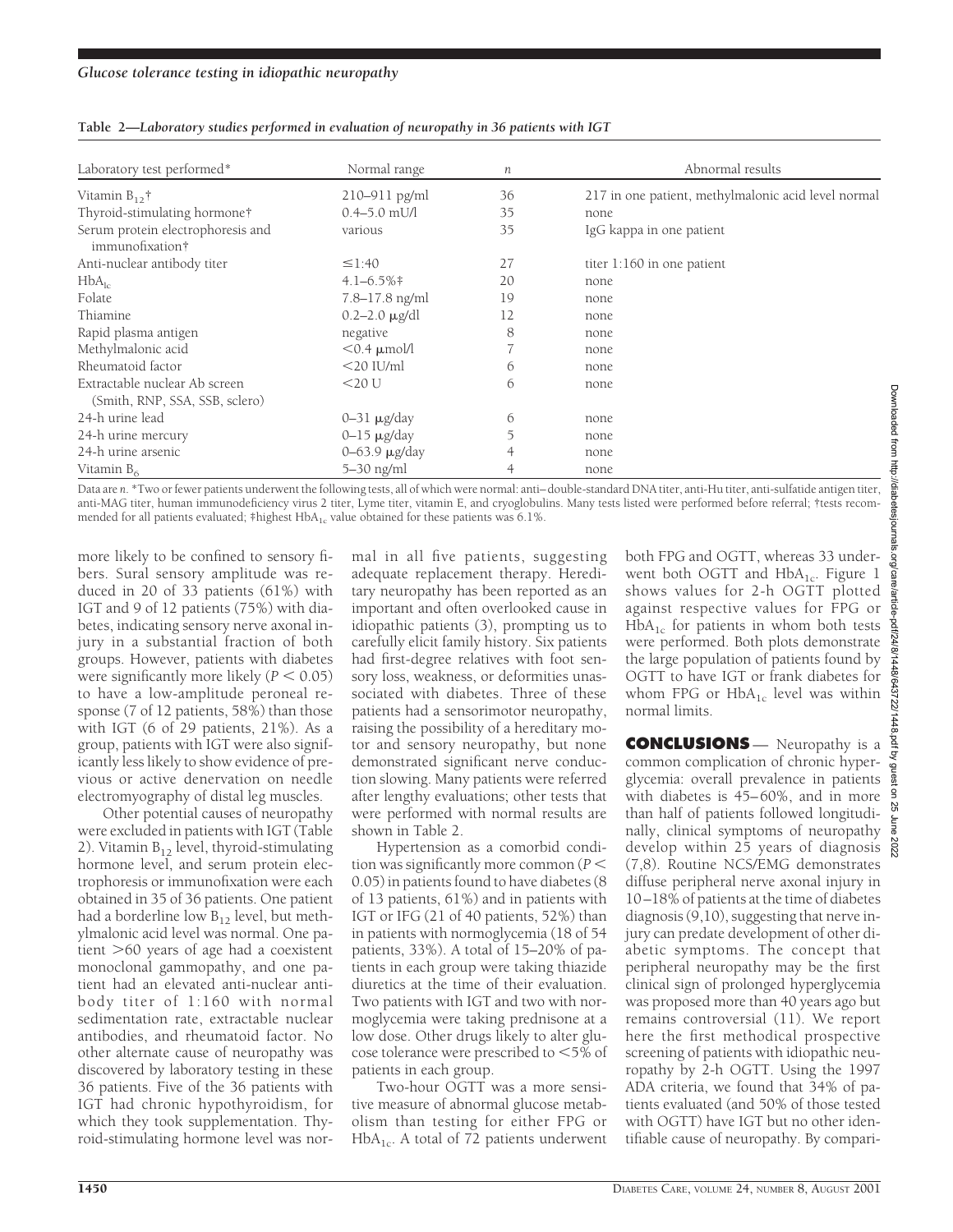

Figure 1—*Two-hour OGTT is more likely than other measures of glucose metabolism to detect IGT or diabetes in patients with idiopathic neuropathy. Comparison of OGTT with either HbA1c (*A*) or FPG (*B*) for patients with idiopathic neuropathy using 1997 ADA criteria. Stipled areas of the graphs indicate values of OGTT designated as impaired glucose tolerance or, in the case of fasting plasma glucose, impaired fasting glucose, by ADA guidelines. Darkly shades areas indicate values of FPG, HbA1c, or OGTT diagnostic of frank diabetes. When more than one HbA1c or FPG test was performed, the highest level is shown. Data points in which one measure lies beyond the boundary of the plot are depicted on its appropriate margin.*

son, in the largest screening study in an unselected population, the prevalence of IGT is 11.2% for individuals aged 50–59 years, peaks at 14.2% for individuals aged  $60-75$  years, and declines in individuals .75 years of age (12). Smaller studies report similar IGT prevalence (12). Therefore, our results establish a robust statistical association between IGT and neuropathy. Most patients with IGT have distal sensory neuropathy with prominent neuropathic pain, linking this cohort syndromically to the typical phenotype of early diabetic neuropathy. Together, these findings suggest a possible causative association between a modest defect in

glucose metabolism and sensory neuropathy, which can be identified best by 2-h OGTT.

Additional epidemiological data support an association between IGT and neuropathy. A cross-sectional study using a combination of physical examination and focused history, and validated with vibration threshold measurement, found neuropathy in 26% of 279 patients with diabetes, 11.2% of 89 patients with IGT, and only 3.9% of 577 age-matched normal control subjects (13). Similarly, a small study found vagal dysautonomia in a statistically greater fraction of patients with IGT than in age-matched normal control subjects (14). However, other small studies using older criteria for IGT and diabetes reported no increased association between IGT and peripheral neuropathy compared with control subjects  $(15,16)$ .

IGT and frank diabetes form a continuum of deranged glucose regulation, and accumulating evidence supports the concept of IGT as a disease entity in its own right (17). IGT is associated with the syndrome of insulin resistance, hyperinsulinemia, hyperlipidemia, and hypertension and is a potent risk factor for cardiovascular and peripheral vascular occlusive disease, independent of IGT risk for diabetes (18–20). Progression of IGT is slow; frank diabetes develops in only 20–35% of patients with IGT during 5-year follow-up (21). The ongoing Diabetes Prevention Project, a large prospective, placebo-controlled trial of the oral hypoglycemic metformin in patients with IGT, will give more precise data on the prognosis of IGT, but it is clear that patients may experience many years of occult insulin resistance and postprandial hyperglycemia before developing typical symptoms of diabetes (15,22).

Previous prospective series report diabetes as an uncommon cause of sensory or painful sensory neuropathy but have not routinely used OGTT or current ADA criteria for diabetes in their analysis. As summarized in Fig. 1, our results indicate that OGTT is more sensitive in detecting abnormalities of glucose handling than either FPG or  $HbA_{1c}$ . Only 4 of 105 patients had IFG, whereas 36 of 72 patients had IGT. Diagnosis of more than half of patients with frank diabetes by ADA criteria would have been missed if  $HbA_{1c}$  or FPG alone was used for screening. These results mirror large prospective studies in

which results of OGTT in older patients are often consistent with diabetes but normal FPG (23), and asymptomatic patients with IGT have normal  $HbA_{1c}$  (24). Use of  $HbA_{1c}$  for screening purposes is discouraged by the 1997 ADA guidelines (1). We suggest that measurement of  $HbA_{1c}$  using typical thresholds is inappropriate when evaluating the cause of neuropathy.

Diagnostic levels for FPG are predicted to be only slightly less sensitive than OGTT for screening and equivalent in their correlation with microvascular complications of diabetes (1). IGT has recently been reported as more likely to predict cardiovascular morbidity than IFG (20). OGTT may be more sensitive than FPG in the evaluation of patients with neuropathy because OGTT is a dynamic measure of peak glycemic control. Experiments in laboratory animals and human subjects indicate that transient hyperglycemia increases spontaneous discharge from small-diameter nociceptive afferent C fibers and is clinically associated with increased neuropathic pain (25). The greater sensitivity of OGTT for patients with neuropathy may offer insight into the pathogenesis of early onset diabetic neuropathy. Specifically, elevated peak serum glucose level may be a more potent pathogen for peripheral nerves than modestly elevated trough glucose levels. However, OGTT is criticized as being more variable than FPG in sequential tests of normal subjects and is often snubbed by clinicians for screening because of its relative inconvenience (26).

Our results establish a syndromic link between neuropathy associated with IGT and the sensory-predominant neuropathy commonly observed in early diabetes. In a survey of 669 patients with early diabetic polyneuropathy, sensory symptoms were present in  $>60\%$ , impotence was present in nearly 40%, and other autonomic involvement was present in 33%, but evidence of motor involvement was present in only 12% of patients (27). These clinical findings suggest prominent early involvement of the small unmyelinated nerve fibers that carry pain, temperature, and autonomic function. Additional evidence that small fibers are damaged first in diabetes comes from quantitative sensory studies in which cold sensation (mediated by small fibers) is frequently affected before vibration sense (mediated by large myelinated sensory fibers) in diabetic patients, whereas the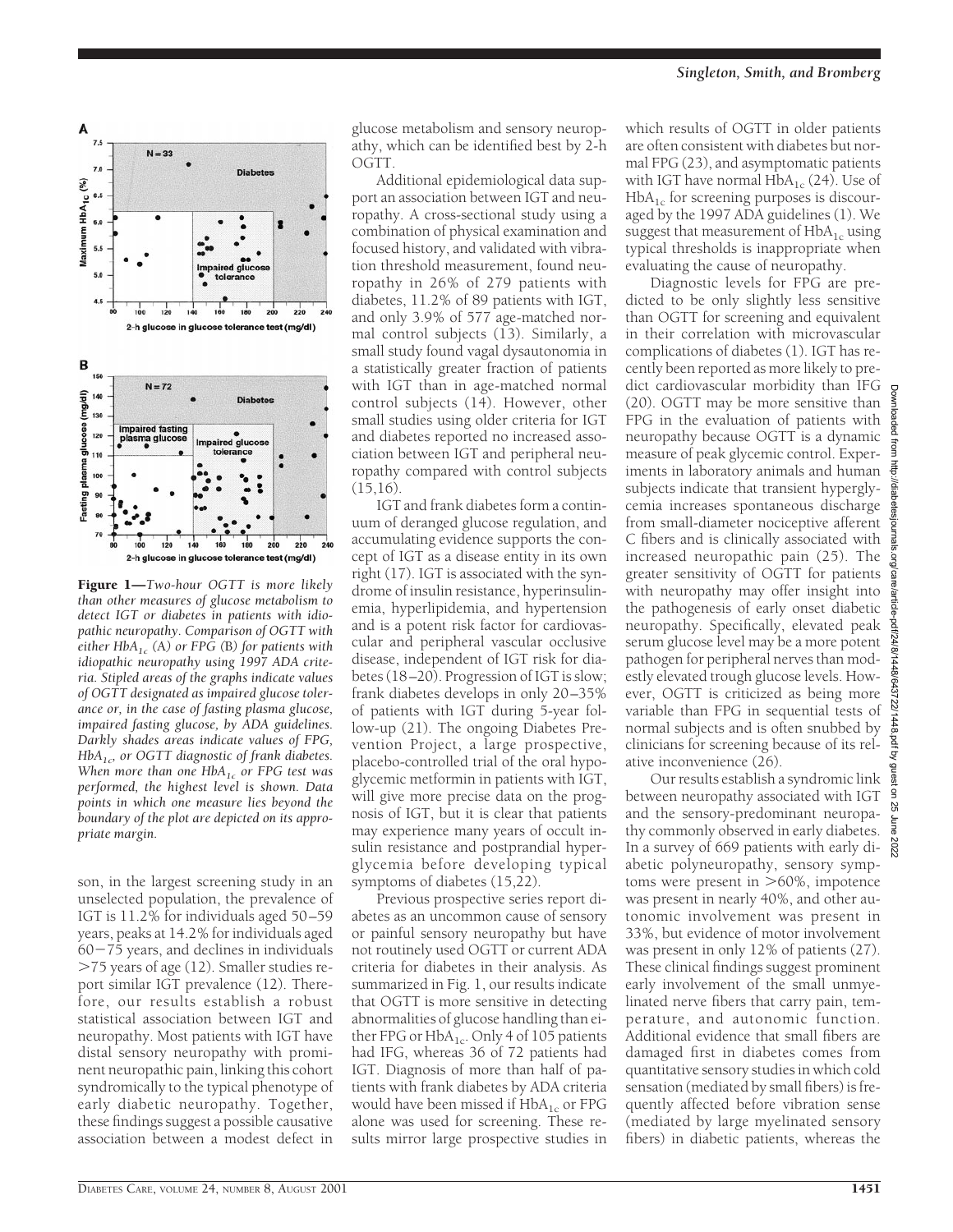reverse scenario is rare (28). We have preliminary data indicating that in patients with IGT and symptoms of sensory neuropathy, skin biopsy often demonstrates loss of intraepidermal unmyelinated axons at a time when results of nerve conduction studies are normal (29).

Careful questioning disclosed possible family history in 6 of 36 patients with IGT. Rare causes of neuropathy were not screened for in most patients because other large prospective series suggest that a more exhaustive panel of laboratory tests yields little incremental value in establishing a diagnosis in idiopathic neuropathy (5,6,30).

In summary, three aspects of our data support the concept that the modest changes of glucose homeostasis identified by IGT are sufficient to cause peripheral neuropathy: *1*) IGT is found at a rate three times higher in patients with otherwise idiopathic sensory neuropathy than in the age-matched general population; *2*) the painful sensory neuropathy common to these patients is indistinguishable from symptoms typically encountered in early diabetic neuropathy; and *3*) no alternative cause of neuropathy has been identified for most of these patients.

Almost all patients with IGT report significant neuropathic pain. Therefore, an alternative hypothesis consistent with our epidemiological data is that chronic pain causes glucose dysregulation, either through adrenal stimulation of cortisol, by limitation of exercise with resultant obesity, or by some other mechanism. However, median and mean duration of neuropathic pain was similar in patients with normoglycemia and IGT. There was not a significant correlation between pain duration and either FPG or 2-h glucose on OGTT. Pain severity was not quantified using formal instruments in this study, but the percentage of patients using medications for neuropathic pain at the time of their evaluation was quite similar in the three groups. BMI was nearly identical for patients with neuropathy and normal or abnormal OGTT. Preliminary data in our IGT patients who have been followed since diagnosis suggest that adequate treatment of neuropathic pain has not reversed IGT. No published reports link chronic pain to IGT or increased risk for diabetes, although the Diabetes Prevention Project (22) may assess whether pain hastens progression from IGT to diabetes.

Conclusive proof that IGT can cause

or contribute to neuropathy will be difficult. We are in the process of evaluating this cohort for evidence of retinal microvascular injury. Longitudinal follow-up will be necessary to determine whether frank diabetes develops in these patients in association with progression of neuropathy and whether exercise, altered diet, or hypoglycemic therapy can alter the course of the neuropathy. In the interim, early recognition of IGT in patients with neuropathy should be regarded as an opportunity for intervention to forestall the recognized cardiovascular complications of insulin resistance (17).

**Acknowledgments**— We thank Dr. J. Richard Baringer and Dr. Donald A. McClain for discussions or review helpful in the preparation of this article.

## **References**

- 1. Expert Committee on the Diagnosis and Classification of Diabetes Mellitus: Report of the Expert Committee on the Diagnosis and Classification of Diabetes Mellitus. *Diabetes Care* 20:1183–1199, 1997
- 2. Brunzell JD, Robertson RP, Lerner RL, Hazzard WR, Ensinck JW, Bierman EL, Porte D: Relationships between fasting plasma glucose levels and insulin secretion during intravenous glucose tolerance tests. *J Clin Endocrinol Metab* 42:222–229, 1976
- 3. Dyck PJ, Oviatt KF, Lambert EH: Intensive evaluation of referred unclassified neuropathies yields improved diagnosis. *Ann Neurol* 10:222–226, 1981
- 4. Periquet MI, Novak V, Collins MP, Nagajura HN, Erdem S, Nash SM, Freimer ML, Sahenk Z, Kissel JT, Mendell JR: Painful sensory neuropathy: prospective evaluation using skin biopsy. *Neurology* 53: 1641–1647, 1999
- 5. Wolfe GI, Barohn RJ: Cryptogenic sensory and sensorimotor polyneuropathies. *Semin Neurol* 18:105–111, 1998
- 6. Wolfe GI, Baker NS, Amato AA, Jackson CE, Nations SP, Saperstein DS, Cha CH, Katz JS, Bryan WW, Barohn RJ: Chronic cryptogenic sensory polyneuropathy: clinical and laboratory characteristics. *Arch Neurol* 56:540–547, 1999
- 7. Dyck PJ, Kratz KM, Karnes JL, Litchy WJ, Klein R, Pach JM, Wilson DM, O'Brien PC, Melton LJ: The prevalence by staged severity of various types of diabetic neuropathy, retinopathy and nephropathy in a population-based cohort: the Rochester Diabetic Neuropathy Study. *Neurology* 43:817–824, 1993
- 8. Ziegler D, Gries FA, Spuler M, Lessmann

F: The epidemiology of diabetic neuropathy. *J Diabetes Complications* 6:49–57, 1992

- 9. Lehtinen JM, Uusitupa M, Siitonen O, Pyorala K: Prevalence of neuropathy in newly diagnosed NIDDM and nondiabetic control subjects. *Diabetes* 38:1308– 1313, 1989
- 10. Cohen JA, Jeffers BW, Faldut D, Marcoux M, Schrier RW: Risks for sensorimotor peripheral neuropathy and autonomic neuropathy in non-insulin dependent diabetes mellitus (NIDDM). *Muscle Nerve* 21:72–80, 1998
- 11. Ellenberg M: Diabetic neuropathy presenting as the initial clinical manifestation of diabetes. *Ann Intern Med* 49:620–631, 1958
- 12. Harris MI, Flegal KM, Cowie CC, Eberhardt MS, Goldstein DE, Little RR, Wiedmeyer H, Byrd-Holt DD: Prevalence of diabetes, impaired fasting glucose, and impaired glucose tolerance in U.S. adults. *Diabetes Care* 21:518–524, 1999
- 13. Franklin GM, Kahn L, Marshall J, Hamman R: Sensory neuropathy in non-insulin-dependent diabetes mellitus: the San Luis Valley Diabetes Study. *Am J Epidemiol* 131:633–643, 1990
- 14. Rezende KF, Melo A, Pousada J, Rezende ZF, Santos NL, Gomes I: Autonomic neuropathy in patients with impaired glucose tolerance. *Arq Neuropsiquiatr* 55:703– 711, 1997
- 15. Eriksson KF, Nilsson H, Lindgärde F, Österlin S, Dahlin LB, Lilja B, Rosén I, Sundkvist G: Diabetes mellitus but not impaired glucose tolerance is associated with dysfunction in peripheral nerves. *Diabet Med* 11:279–285, 1994
- 16. Suzuki K: Neurological disorders associated with impaired glucose tolerance. *Nippon Rinsho* 54:2704–2708, 1996
- 17. Perry RC, Baron AD: Impaired glucose tolerance. Why is it not a disease? *Diabetes Care* 22:883–885, 1999
- 18. Bonora E, Keichl S, Oberhollenzer F, Egger G, Bonadonna RC, Muggeo M, Willeit J: Impaired glucose tolerance, type II diabetes mellitus and carotid atherosclerosis: prospective results from the Bruneck Study. *Diabetologia* 42:156–164, 2000
- 19. Dormandy J, Heeck L, Vig S: Predictors of early disease in the lower limbs. *Semin Vasc Surg* 12:109–117, 1999
- 20. Tominga M, Eguchi H, Igarashi K, Kato T, Sekikawa A: Impaired glucose tolerance is a risk factor for cardiovascular disease, but not impaired fasting glucose: the Funagata Diabetes Study. *Diabetes Care* 22: 920–924, 1999
- 21. Fujimoto W, Bergstrom R, Boyko E, Kinyoun J, Leonetti D, Newell-Morris L, Robinson L, Shuman W, Stolov W, Tsunehara C: Diabetes and diabetes risk factors in